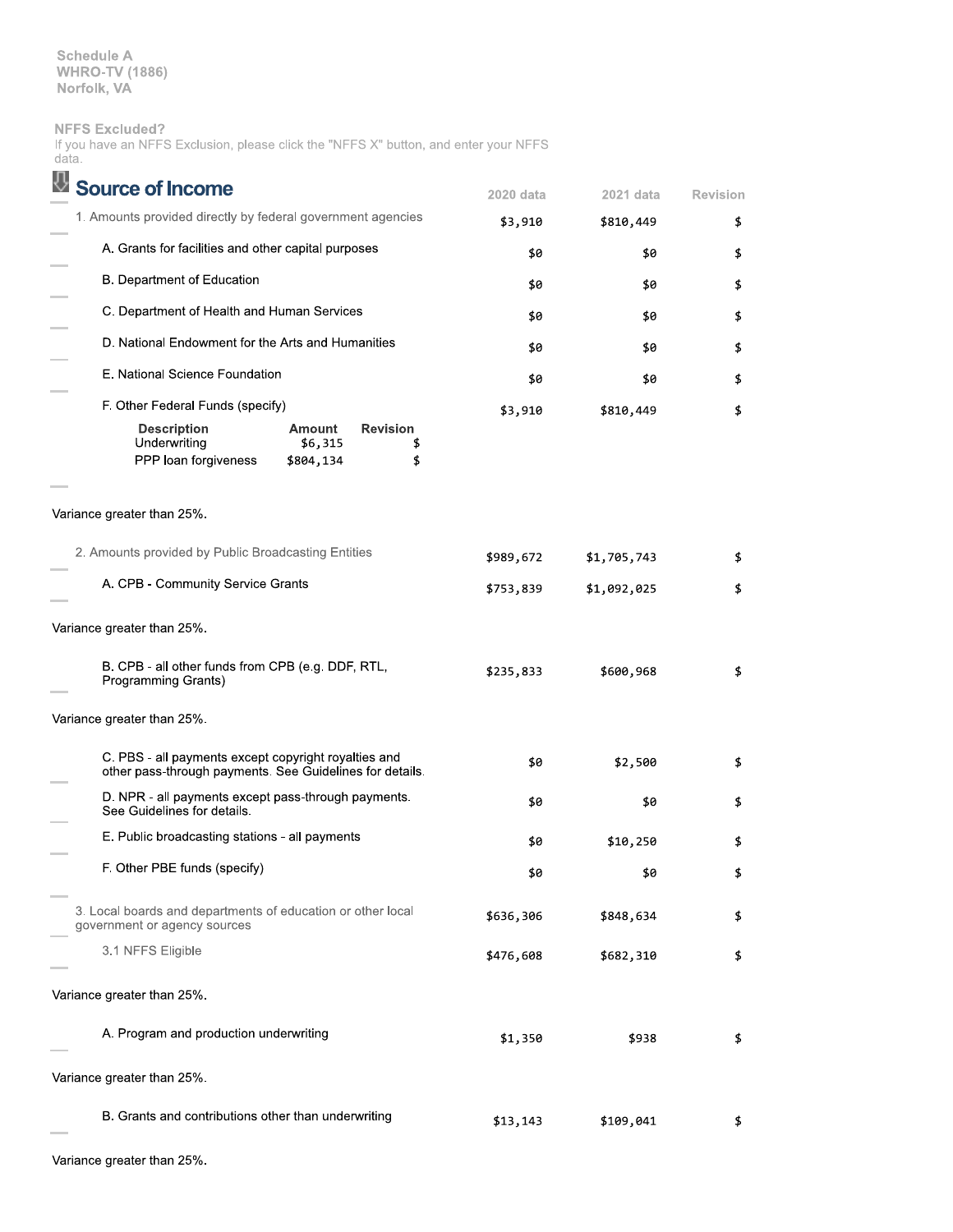| C. Appropriations from the licensee                                                                                                                                                                                                                                                                         | \$0       | \$0         | \$ |
|-------------------------------------------------------------------------------------------------------------------------------------------------------------------------------------------------------------------------------------------------------------------------------------------------------------|-----------|-------------|----|
| D. Gifts and grants for facilities and equipment as<br>restricted by the donor or received through a capital<br>campaign (Radio only)                                                                                                                                                                       | \$0       | \$0         | \$ |
| E. Gifts and grants received through a capital campaign<br>but not for facilities and equipment                                                                                                                                                                                                             | \$0       | \$0         | \$ |
| F. Other income eligible as NFFS (specify)                                                                                                                                                                                                                                                                  | \$462,115 | \$572,331   |    |
| <b>Revision</b><br><b>Description</b><br>Amount<br>Education Contract Revenue \$191,550<br>\$<br><b>Education Program Fees</b><br>\$1,823<br>\$<br><b>Education Membership Dues</b><br>\$30,000<br>\$<br><b>Education Workshop Course</b><br>\$25,135<br>\$<br>\$<br><b>School Assessments</b><br>\$323,823 |           |             |    |
| 3.2 NFFS Ineligible                                                                                                                                                                                                                                                                                         | \$159,698 | \$166,324   |    |
| A. Rental income                                                                                                                                                                                                                                                                                            | \$0       | \$0         | \$ |
| B. Fees for services                                                                                                                                                                                                                                                                                        | \$39,698  | \$30,324    |    |
| C. Licensing fees (not royalties - see instructions for Line<br>15)                                                                                                                                                                                                                                         | \$120,000 | \$136,000   |    |
| D. Gifts and grants for facilities and equipment as<br>restricted by the donor or received through a capital<br>campaign (TV only)                                                                                                                                                                          | \$0       | \$0         |    |
| E. Other income ineligible for NFFS inclusion                                                                                                                                                                                                                                                               | \$0       | \$0         | \$ |
| 4. State boards and departments of education or other state<br>government or agency sources                                                                                                                                                                                                                 | \$908,569 | \$2,128,167 | \$ |
| 4.1 NFFS Eligible                                                                                                                                                                                                                                                                                           | \$908,569 | \$2,128,167 | \$ |
| Variance greater than 25%.                                                                                                                                                                                                                                                                                  |           |             |    |
| A. Program and production underwriting                                                                                                                                                                                                                                                                      | \$0       | \$0         |    |
| B. Grants and contributions other than underwriting                                                                                                                                                                                                                                                         | \$0       | \$0         |    |
| C. Appropriations from the licensee                                                                                                                                                                                                                                                                         | \$0       | \$0         | \$ |
| D. Gifts and grants for facilities and equipment as<br>restricted by the donor or received through a capital<br>campaign (Radio only)                                                                                                                                                                       | \$0       | \$0         | \$ |
| E. Gifts and grants received through a capital campaign<br>but not for facilities and equipment                                                                                                                                                                                                             | \$0       | \$0         | \$ |
| F. Other income eligible as NFFS (specify)                                                                                                                                                                                                                                                                  | \$908,569 | \$2,128,167 |    |
| <b>Description</b><br><b>Amount</b><br><b>Revision</b><br>State-<br>\$1,628,167<br>\$<br>Virtual Virginia Contract<br>State-<br>\$500,000<br>\$<br>Emedia VA Contract                                                                                                                                       |           |             |    |
| Variance greater than 25%.                                                                                                                                                                                                                                                                                  |           |             |    |
| 4.2 NFFS Ineligible                                                                                                                                                                                                                                                                                         | \$0       | \$0         |    |
| A. Rental income                                                                                                                                                                                                                                                                                            | \$0       | \$0         |    |
| <b>B.</b> Fees for services                                                                                                                                                                                                                                                                                 | \$0       | \$0         |    |
| C. Licensing fees (not royalties – see instructions for Line<br>15)                                                                                                                                                                                                                                         | \$0       | \$0         | \$ |
|                                                                                                                                                                                                                                                                                                             |           |             |    |

D. Gifts and grants for facilities and equipment as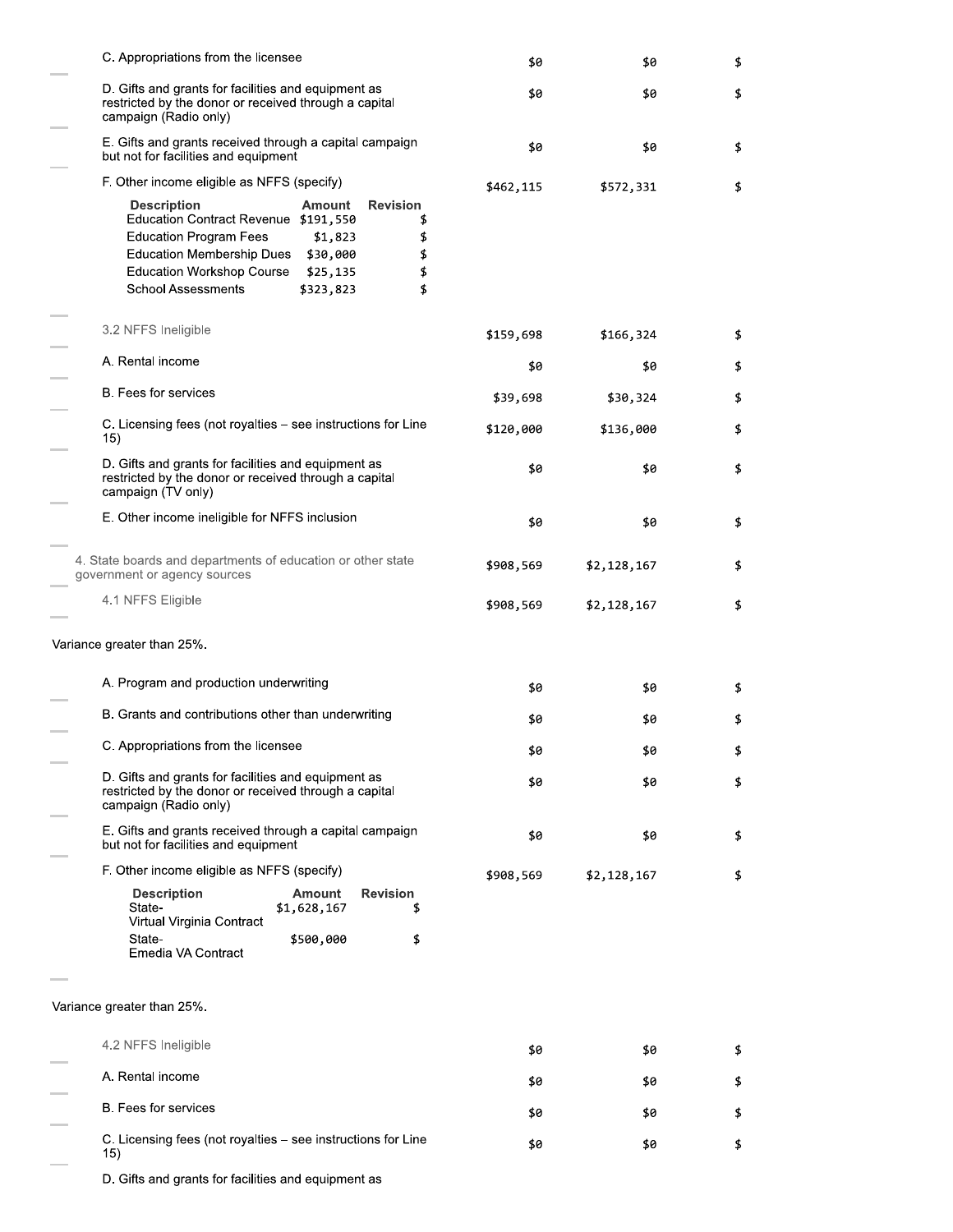| restricted by the donor or received through a capital<br>campaign (TV only)                                                           | \$0      | \$0      | \$ |
|---------------------------------------------------------------------------------------------------------------------------------------|----------|----------|----|
| E. Other income ineligible for NFFS inclusion                                                                                         | \$0      | \$0      | \$ |
| 5. State colleges and universities                                                                                                    | \$15,106 | \$19,343 | \$ |
| 5.1 NFFS Eligible                                                                                                                     | \$9,201  | \$17,114 | \$ |
| Variance greater than 25%.                                                                                                            |          |          |    |
| A. Program and production underwriting                                                                                                | \$9,201  | \$17,114 | \$ |
| Variance greater than 25%.                                                                                                            |          |          |    |
| B. Grants and contributions other than underwriting                                                                                   | \$0      | \$0      | \$ |
| C. Appropriations from the licensee                                                                                                   | \$0      | \$0      | \$ |
| D. Gifts and grants for facilities and equipment as<br>restricted by the donor or received through a capital<br>campaign (Radio only) | \$0      | \$0      | \$ |
| E. Gifts and grants received through a capital campaign<br>but not for facilities and equipment                                       | \$0      | \$0      | \$ |
| F. Other income eligible as NFFS (specify)                                                                                            | \$0      | \$0      | \$ |
| 5.2 NFFS Ineligible                                                                                                                   | \$5,905  | \$2,229  | \$ |
| Variance greater than 25%.                                                                                                            |          |          |    |
| A. Rental income                                                                                                                      | \$0      | \$0      | \$ |
| B. Fees for services                                                                                                                  | \$5,905  | \$2,229  | \$ |
| Variance greater than 25%.                                                                                                            |          |          |    |
| C. Licensing fees (not royalties – see instructions for Line<br>15)                                                                   | \$0      | \$0      |    |
| D. Gifts and grants for facilities and equipment as<br>restricted by the donor or received through a capital<br>campaign (TV only)    | \$0      | \$0      | \$ |
| E. Other income ineligible for NFFS inclusion                                                                                         | \$0      | \$0      | \$ |
| 6. Other state-supported colleges and universities                                                                                    | \$0      | \$0      | \$ |
| 6.1 NFFS Eligible                                                                                                                     | \$0      | \$0      | \$ |
| A. Program and production underwriting                                                                                                | \$0      | \$0      | \$ |
| B. Grants and contributions other than underwriting                                                                                   | \$0      | \$0      | \$ |
| C. Appropriations from the licensee                                                                                                   | \$0      | \$0      | \$ |
| D. Gifts and grants for facilities and equipment as<br>restricted by the donor or received through a capital<br>campaign (Radio only) | \$0      | \$0      | \$ |
| E. Gifts and grants received through a capital campaign<br>but not for facilities and equipment                                       | \$0      | \$0      | \$ |
| F. Other income eligible as NFFS (specify)                                                                                            | \$0      | \$0      | \$ |
| 6.2 NFFS Ineligible                                                                                                                   | \$0      | \$0      | \$ |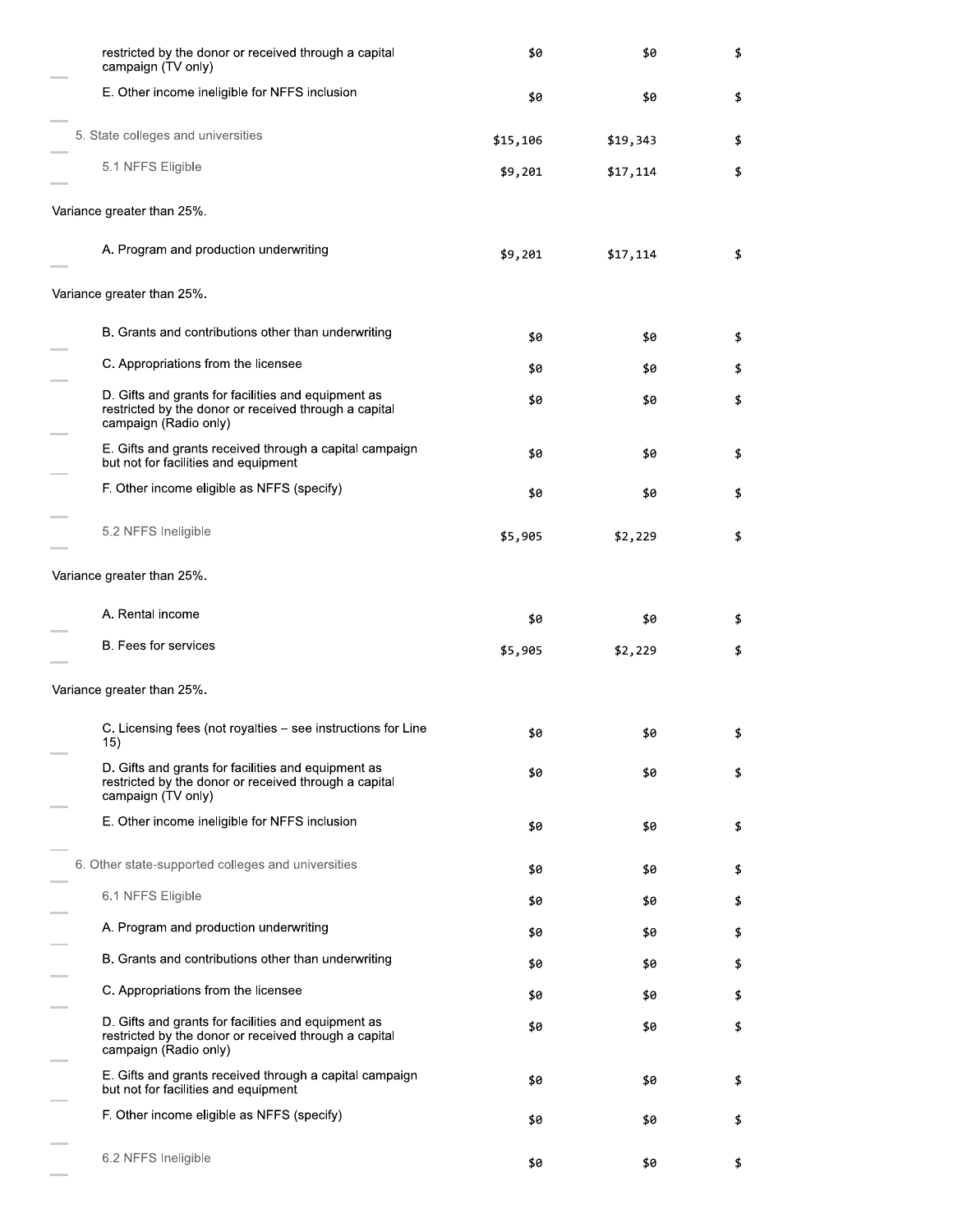| A. Rental income                                                                                                                      | \$0       | \$0       | \$ |
|---------------------------------------------------------------------------------------------------------------------------------------|-----------|-----------|----|
| B. Fees for services                                                                                                                  | \$0       | \$0       | \$ |
| C. Licensing fees (not royalties – see instructions for Line<br>15)                                                                   | \$0       | \$0       | \$ |
| D. Gifts and grants for facilities and equipment as<br>restricted by the donor or received through a capital<br>campaign (TV only)    | \$0       | \$0       | \$ |
| E. Other income ineligible for NFFS inclusion                                                                                         | \$0       | \$0       | \$ |
| 7. Private colleges and universities                                                                                                  | \$17,322  | \$35,278  | \$ |
| 7.1 NFFS Eligible                                                                                                                     | \$0       | \$13,368  | \$ |
| A. Program and production underwriting                                                                                                | \$0       | \$13,368  | \$ |
| B. Grants and contributions other than underwriting                                                                                   | \$0       | \$0       | \$ |
| C. Appropriations from the licensee                                                                                                   | \$0       | \$0       | \$ |
| D. Gifts and grants for facilities and equipment as<br>restricted by the donor or received through a capital<br>campaign (Radio only) | \$0       | \$0       | \$ |
| E. Gifts and grants received through a capital campaign<br>but not for facilities and equipment                                       | \$0       | \$0       | \$ |
| F. Other income eligible as NFFS (specify)                                                                                            | \$0       | \$0       | \$ |
| 7.2 NFFS Ineligible                                                                                                                   | \$17,322  | \$21,910  | \$ |
| Variance greater than 25%.                                                                                                            |           |           |    |
| A. Rental income                                                                                                                      | \$0       | \$0       | \$ |
| B. Fees for services                                                                                                                  | \$17,322  | \$21,910  | \$ |
| Variance greater than 25%.                                                                                                            |           |           |    |
| C. Licensing fees (not royalties – see instructions for Line<br>15)                                                                   | \$0       | \$0       | \$ |
| D. Gifts and grants for facilities and equipment as<br>restricted by the donor or received through a capital<br>campaign (TV only)    | \$0       | \$0       | \$ |
| E. Other income ineligible for NFFS inclusion                                                                                         | \$0       | \$0       | \$ |
| 8. Foundations and nonprofit associations                                                                                             | \$122,416 | \$180,420 | \$ |
| 8.1 NFFS Eligible                                                                                                                     | \$62,664  | \$147,492 | \$ |
| Variance greater than 25%.                                                                                                            |           |           |    |
| A. Program and production underwriting                                                                                                | \$41,914  | \$40,942  | \$ |
| B. Grants and contributions other than underwriting                                                                                   | \$20,750  | \$106,550 | \$ |
| Variance greater than 25%.                                                                                                            |           |           |    |
| C. Gifts and grants for facilities and equipment as<br>restricted by the donor or received through a capital<br>campaign (Radio only) | \$0       | \$0       | \$ |
| D. Gifts and grants received through a capital campaign<br>but not for facilities and equipment                                       | \$0       | \$0       | \$ |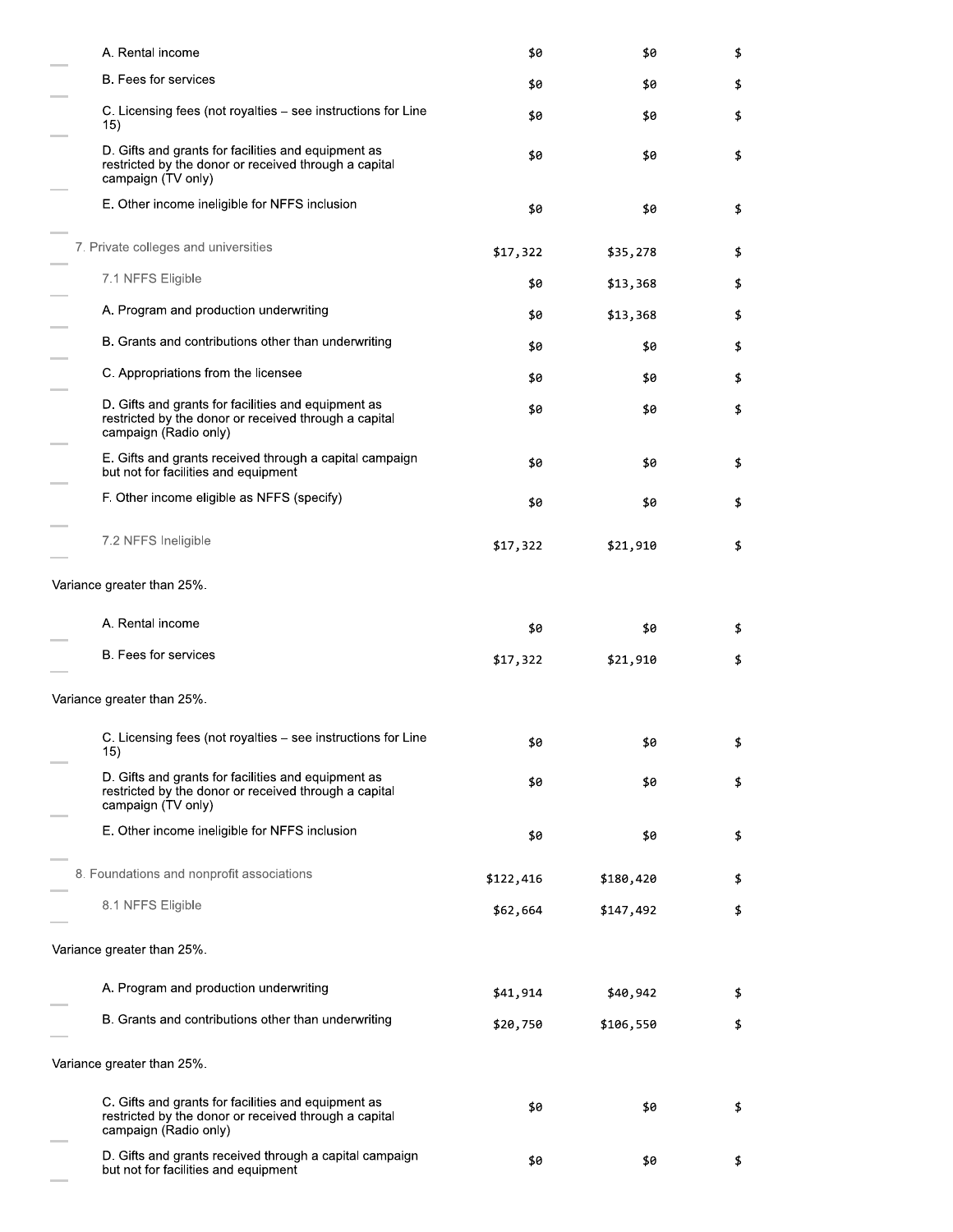| E. Other income eligible as NFFS (specify)                                                                                                                                                  | \$0         | \$0         | \$ |
|---------------------------------------------------------------------------------------------------------------------------------------------------------------------------------------------|-------------|-------------|----|
| 8.2 NFFS Ineligible                                                                                                                                                                         | \$59,752    | \$32,928    | \$ |
| Variance greater than 25%.                                                                                                                                                                  |             |             |    |
| A. Rental income                                                                                                                                                                            | \$20,000    | \$20,000    | \$ |
| <b>B.</b> Fees for services                                                                                                                                                                 | \$32,862    | \$6,036     | \$ |
| Variance greater than 25%.                                                                                                                                                                  |             |             |    |
| C. Licensing fees (not royalties - see instructions for Line<br>15)                                                                                                                         | \$6,890     | \$6,892     | \$ |
| D. Gifts and grants for facilities and equipment as<br>restricted by the donor or received through a capital<br>campaign (TV only)                                                          | \$0         | \$0         | \$ |
| E. Other income ineligible for NFFS inclusion                                                                                                                                               | \$0         | \$0         | \$ |
| 9. Business and Industry                                                                                                                                                                    | \$680,038   | \$730,002   | \$ |
| 9.1 NFFS Eligible                                                                                                                                                                           | \$274,620   | \$296,883   | \$ |
| A. Program and production underwriting                                                                                                                                                      | \$274,620   | \$224,383   | \$ |
| B. Grants and contributions other than underwriting                                                                                                                                         | \$0         | \$72,500    | \$ |
| C. Gifts and grants for facilities and equipment as<br>restricted by the donor or received through a capital<br>campaign (Radio only)                                                       | \$0         | \$0         | \$ |
| D. Gifts and grants received through a capital campaign<br>but not for facilities and equipment                                                                                             | \$0         | \$0         | \$ |
| E. Other income eligible as NFFS (specify)                                                                                                                                                  | \$0         | \$0         | \$ |
| 9.2 NFFS Ineligible                                                                                                                                                                         | \$405,418   | \$433,119   | \$ |
| A. Rental income                                                                                                                                                                            | \$384,173   | \$384,374   | \$ |
| <b>B.</b> Fees for services                                                                                                                                                                 | \$14,902    | \$43,855    | \$ |
| Variance greater than 25%.                                                                                                                                                                  |             |             |    |
| C. Licensing fees (not royalties – see instructions for Line<br>15)                                                                                                                         | \$6,343     | \$4,890     | \$ |
| D. Gifts and grants for facilities and equipment as<br>restricted by the donor or received through a capital<br>campaign (TV only)                                                          | \$0         | \$0         | \$ |
| E. Other income ineligible for NFFS inclusion                                                                                                                                               | \$0         | \$0         | \$ |
| 10. Memberships and subscriptions (net of membership bad<br>debt expense)                                                                                                                   | \$2,329,497 | \$2,506,808 | \$ |
| 10.1 NFFS Exclusion – Fair market value of premiums<br>that are not of insubstantial value                                                                                                  | \$0         | \$17,118    | \$ |
| 10.2 NFFS Exclusion - All bad debt expenses from NFFS<br>eligible revenues including but not limited to pledges,<br>underwriting, and membership (unless netted elsewhere<br>in Schedule A) | \$0         | \$0         | \$ |
| 2020 data<br>2021 data<br>10.3 Total number of<br>23,278<br>12,005                                                                                                                          |             |             |    |
| contributors.                                                                                                                                                                               |             |             |    |
| 11. Revenue from Friends groups less any revenue included                                                                                                                                   | \$0         | \$0         | \$ |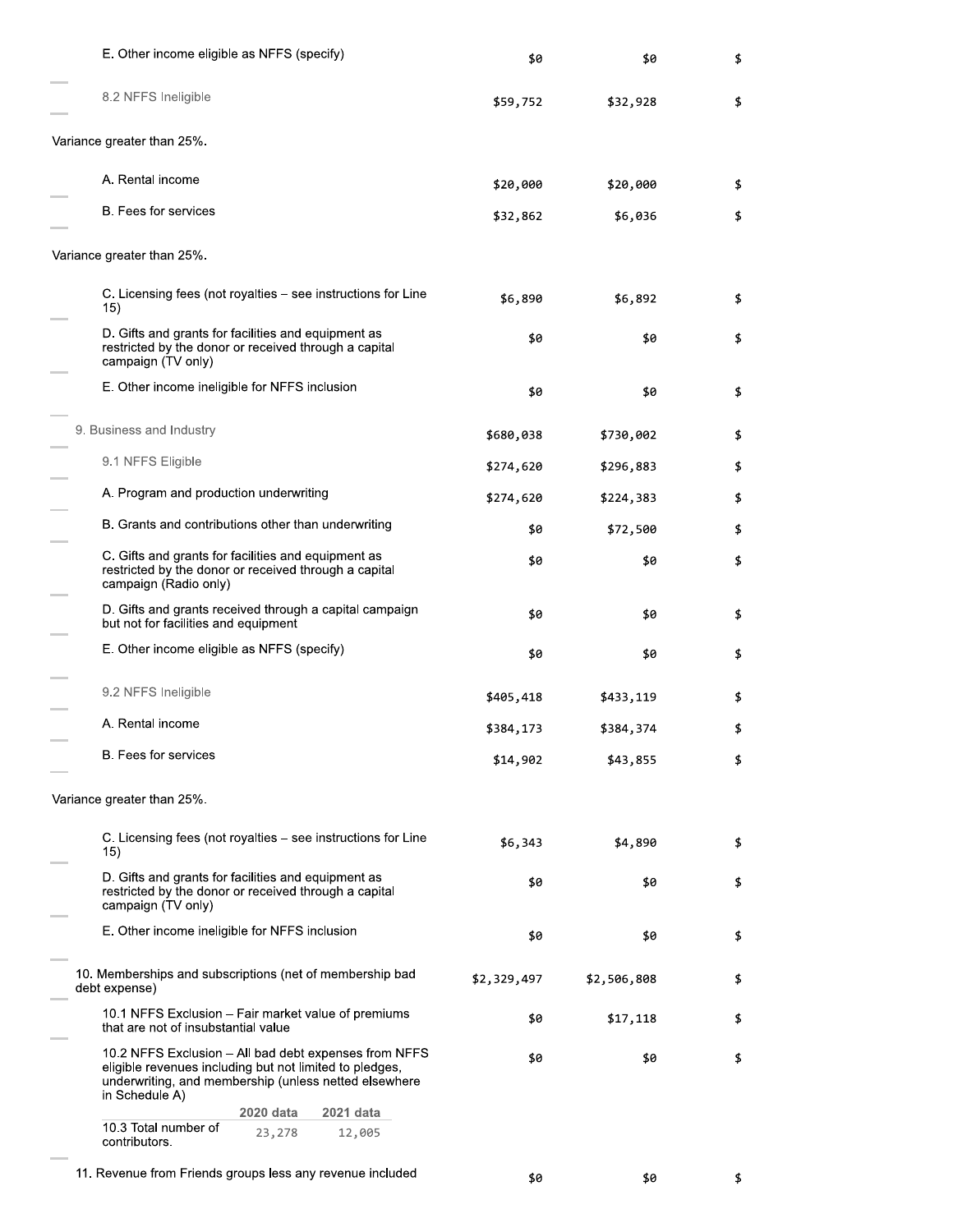| on line 10                                                                                                                                      |           |             |                 |
|-------------------------------------------------------------------------------------------------------------------------------------------------|-----------|-------------|-----------------|
| 2020 data<br>2021 data                                                                                                                          |           |             |                 |
| 11.1 Total number of<br>0<br>0<br>Friends contributors.                                                                                         |           |             |                 |
| 12. Subsidiaries and other activities unrelated to public<br>broadcasting (See instructions)                                                    | \$0       | \$0         | \$              |
| A. Nonprofit subsidiaries involved in telecommunications<br>activities                                                                          | \$0       | \$0         | \$              |
| B. NFFS Ineligible – Nonprofit subsidiaries not involved in<br>telecommunications activities                                                    | \$0       | \$0         | \$              |
| C. NFFS Ineligible - For-profit subsidiaries regardless of<br>the nature of its activities                                                      | \$0       | \$0         | \$              |
| D. NFFS Ineligible - Other activities unrelated to public<br>brodcasting                                                                        | \$0       | \$0         | \$              |
| <b>Form of Revenue</b>                                                                                                                          | 2020 data | 2021 data   | <b>Revision</b> |
| 13. Auction revenue (see instructions for Line 13)                                                                                              | \$0       | \$0         | \$              |
| A. Gross auction revenue                                                                                                                        | \$0       | \$0         | \$              |
| B. Direct auction expenses                                                                                                                      | \$0       | \$0         | \$              |
| 14. Special fundraising activities (see instructions for Line 14)                                                                               | \$0       | \$0         | \$              |
| A. Gross special fundraising revenues                                                                                                           | \$0       | \$0         | \$              |
| B. Direct special fundraising expenses                                                                                                          | \$0       | \$0         | \$              |
| 15. Passive income                                                                                                                              | \$1,616   | \$1,831     | \$              |
| A. Interest and dividends (other than on endowment<br>funds)                                                                                    | \$1,616   | \$1,831     | \$              |
| <b>B.</b> Royalties                                                                                                                             | \$0       | \$0         | \$              |
| C. PBS or NPR pass-through copyright royalties                                                                                                  | \$0       | \$0         | \$              |
| 16. Gains and losses on investments, charitable trusts and gift<br>annuities and sale of other assets (other than endowment<br>funds)           | \$131,554 | \$118,228   | \$              |
| A. Gains from sales of property and equipment (do not<br>report losses)                                                                         | \$0       | \$0         |                 |
| B. Realized gains/losses on investments (other than<br>endowment funds)                                                                         | \$0       | \$0         | \$              |
| C. Unrealized gains/losses on investments and actuarial<br>gains/losses on charitable trusts and gift annuities (other<br>than endowment funds) | \$131,554 | \$118,228   | \$              |
| 17. Endowment revenue                                                                                                                           | \$216,592 | \$1,216,483 | \$              |
| A. Contributions to endowment principal                                                                                                         | \$0       | \$0         | \$              |
| B. Interest and dividends on endowment funds                                                                                                    | \$133,841 | \$100,603   | \$              |

C. Realized net investment gains and losses on endowment funds (if this is a negative amount, add a nypnen, e.g., "-1,765")

variance greater than 25%.

D. Unrealized net investment gains and losses on<br>endowment funds (if this is a negative amount, add a nypnen, e.g., "-1,765")  $$54,498$   $$974,084$  \$

variance greater than 25%.

 $$133,841$   $$100,603$  \$

 $$28,253$   $$141,796$  \$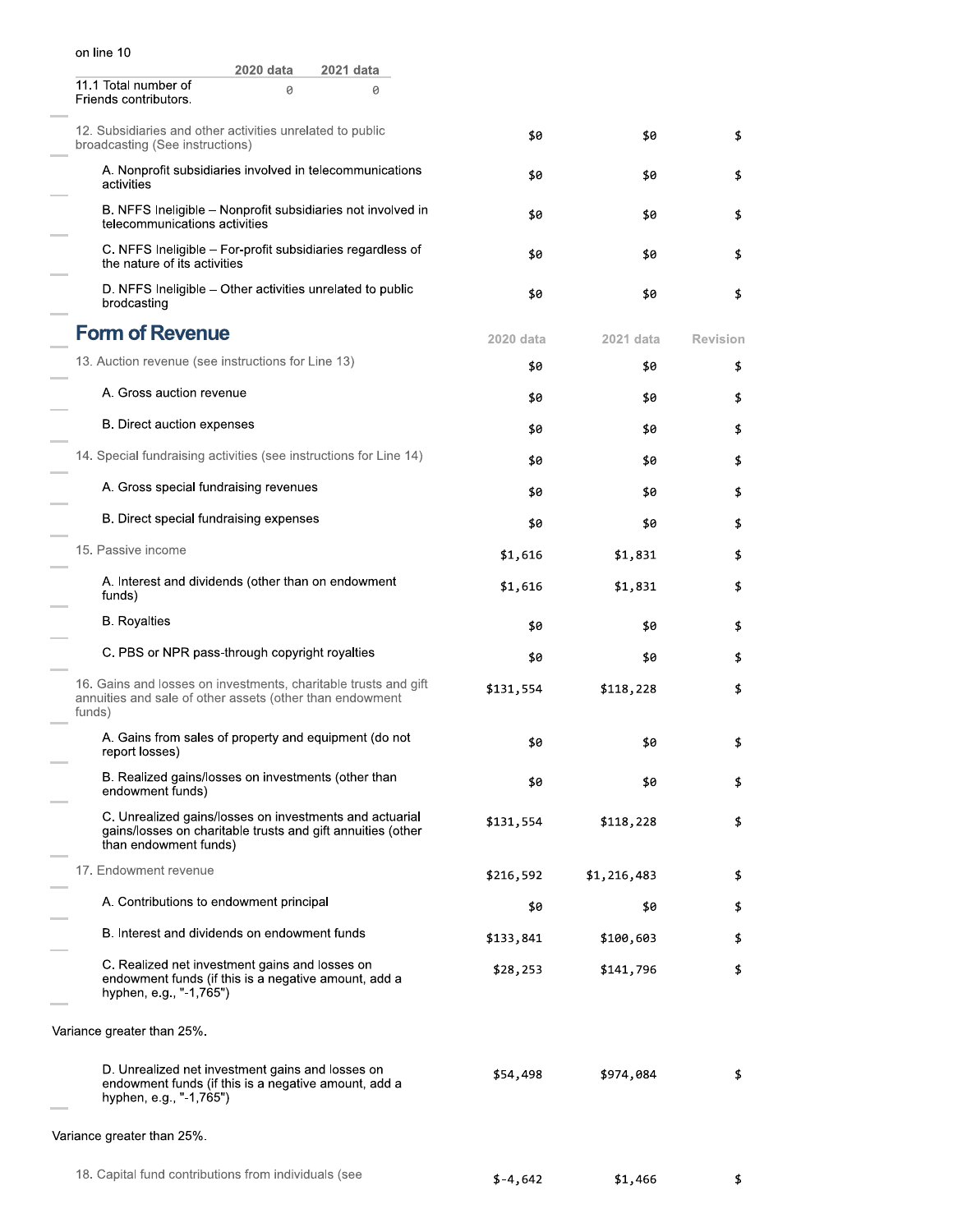| instructions)                                                                                                                                                |              |              |          |
|--------------------------------------------------------------------------------------------------------------------------------------------------------------|--------------|--------------|----------|
| A. Facilities and equipment (except funds received from<br>federal or public broadcasting sources)                                                           | \$0          | \$0          | \$       |
| <b>B.</b> Other                                                                                                                                              | $$-4,642$    | \$1,466      | \$       |
| <b>Description</b><br>Amount<br><b>Revision</b><br>Other CC discount<br>\$1,466<br>\$                                                                        |              |              |          |
| Variance greater than 25%.                                                                                                                                   |              |              |          |
| 19. Gifts and bequests from major individual donors<br>2020 data<br>2021 data                                                                                | \$1,766,153  | \$1,028,141  | \$       |
| 19.1 Total number of<br>650<br>343<br>major individual donors                                                                                                |              |              |          |
| Variance greater than 25%.                                                                                                                                   |              |              |          |
| 20. Other Direct Revenue                                                                                                                                     | \$425        | \$0          | \$       |
| Line 21. Proceeds from the FCC Spectrum Incentive Auction,<br>interest and dividends earned on these funds, channel sharing<br>revenues, and spectrum leases | \$2,580,979  | \$1,474,772  | \$       |
| A. Proceeds from sale in spectrum auction                                                                                                                    | \$0          | \$0          | \$       |
| B. Interest and dividends earned on spectrum auction<br>related revenue                                                                                      | \$0          | \$0          | \$       |
| C. Payments from spectrum auction speculators                                                                                                                | \$0          | \$0          | \$       |
| D. Channel sharing and spectrum leases revenues                                                                                                              | \$1,039,109  | \$970,426    | \$       |
| E. Spectrum repacking funds                                                                                                                                  | \$1,541,870  | \$504,346    | \$       |
| Variance greater than 25%.                                                                                                                                   |              |              |          |
| 22. Total Revenue (Sum of lines 1 through 12, 13.A, 14.A, and<br>15 through 21)                                                                              | \$10,395,513 | \$12,805,765 | \$       |
| Click here to view all NFFS Eligible revenue on Lines 3<br>through 9.                                                                                        |              |              |          |
| Click here to view all NFFS Ineligible revenue on Lines 3<br>through 9.                                                                                      |              |              |          |
| <b>Adjustments to Revenue</b>                                                                                                                                | 2020 data    | 2021 data    | Revision |
| 23. Federal revenue from line 1.                                                                                                                             | \$3,910      | \$810,449    | \$       |
| Variance greater than 25%.                                                                                                                                   |              |              |          |
| 24. Public broadcasting revenue from line 2.                                                                                                                 | \$989,672    | \$1,705,743  | \$       |
| Variance greater than 25%.                                                                                                                                   |              |              |          |
| 25. Capital funds exclusion-TV (3.2D, 4.2D, 5.2D, 6.2D, 7.2D,<br>8.2D, 9.2D, 18A)                                                                            | \$0          | \$0          | \$       |
| 26. Revenue on line 20 not meeting the source, form, purpose,<br>or recipient criteria                                                                       | \$0          | \$0          | \$       |
| 27. Other automatic subtractions from total revenue                                                                                                          | \$3,443,379  | \$3,382,508  | \$       |
| A. Auction expenses – limited to the lesser of lines 13a or<br>13 <sub>b</sub>                                                                               | \$0          | \$0          | \$       |
| B. Special fundraising event expenses - limited to the<br>lesser of lines 14a or 14b                                                                         | \$0          | \$0          | \$       |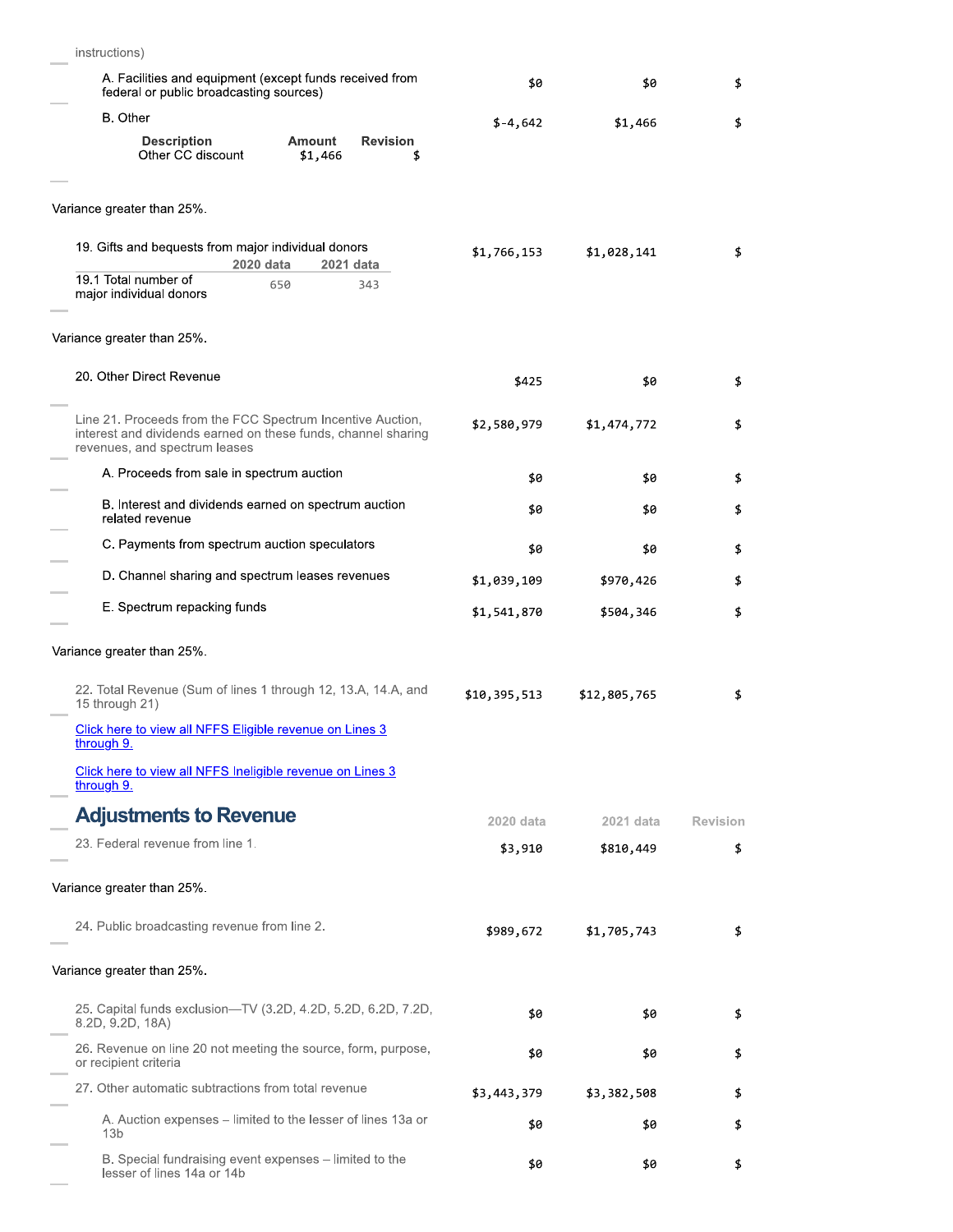|                                                                                                         |                                                                                            | C. Gains from sales of property and equipment – line 16a                                                                   | \$0           | \$0         | \$    |
|---------------------------------------------------------------------------------------------------------|--------------------------------------------------------------------------------------------|----------------------------------------------------------------------------------------------------------------------------|---------------|-------------|-------|
| endowment funds) - line 16b                                                                             | D. Realized gains/losses on investments (other than                                        |                                                                                                                            | \$0           | \$0         | \$    |
|                                                                                                         | than endowment funds) - line 16c                                                           | E. Unrealized investment and actuarial gains/losses (other                                                                 | \$131,554     | \$118,228   | \$    |
|                                                                                                         | endowment funds - line 17c, line 17d                                                       | F. Realized and unrealized net investment gains/losses on                                                                  | \$82,751      | \$1,115,880 | \$    |
| Variance greater than 25%.                                                                              |                                                                                            |                                                                                                                            |               |             |       |
|                                                                                                         |                                                                                            | G. Rental income (3.2A, 4.2A, 5.2A, 6.2A, 7.2A, 8.2A,                                                                      |               |             |       |
| 9.2A)                                                                                                   |                                                                                            |                                                                                                                            | \$404,173     | \$404,374   | \$    |
| 9.2B)                                                                                                   |                                                                                            | H. Fees for services (3.2B, 4.2B, 5.2B, 6.2B, 7.2B, 8.2B,                                                                  | \$110,689     | \$104,354   | \$    |
| 9.2C)                                                                                                   |                                                                                            | I. Licensing Fees (3.2C, 4.2C, 5.2C, 6.2C, 7.2C, 8.2C,                                                                     | \$133,233     | \$147,782   | \$    |
| $6.2E$ , $7.2E$ , $8.2E$ , $9.2E$ )                                                                     |                                                                                            | J. Other revenue ineligible as NFFS (3.2E, 4.2E, 5.2E,                                                                     | \$0           | \$0         | \$    |
|                                                                                                         | K. FMV of high-end premiums (Line 10.1)                                                    |                                                                                                                            | \$0           | \$17,118    | \$    |
| membership (Line 10.2)                                                                                  |                                                                                            | L. All bad debt expenses from NFFS eligible revenues<br>including but not limited to pledges, underwriting, and            | \$0           | \$0         | \$    |
|                                                                                                         | M. Revenue from subsidiaries and other activities<br>ineligible as NFFS (12.B, 12.C, 12.D) |                                                                                                                            | \$0           | \$0         | \$    |
| from line 21.                                                                                           |                                                                                            | N. Proceeds from spectrum auction and related revenues                                                                     | \$2,580,979   | \$1,474,772 | \$    |
| Variance greater than 25%.                                                                              |                                                                                            |                                                                                                                            |               |             |       |
| Nonfederal Financial Support)                                                                           |                                                                                            | 28. Total Direct Nonfederal Financial Support (Line 22 less<br>Lines 23 through 27). (Forwards to line 1 of the Summary of | \$5,958,552   | \$6,907,065 | \$    |
| Comments                                                                                                |                                                                                            |                                                                                                                            |               |             |       |
| Comment                                                                                                 | Name                                                                                       | Date                                                                                                                       | <b>Status</b> |             |       |
| <b>Schedule B WorkSheet</b><br><b>WHRO-TV (1886)</b><br>Norfolk, VA                                     |                                                                                            |                                                                                                                            |               |             |       |
| Comments                                                                                                |                                                                                            |                                                                                                                            |               |             |       |
| Comment                                                                                                 | Name                                                                                       | Date                                                                                                                       | <b>Status</b> |             |       |
| <b>Occupancy List</b><br><b>WHRO-TV (1886)</b><br>Norfolk, VA                                           |                                                                                            |                                                                                                                            |               |             |       |
|                                                                                                         |                                                                                            | <b>Type of Occupancy Location</b>                                                                                          |               |             | Value |
| <b>Schedule B Totals</b><br><b>WHRO-TV (1886)</b><br>Norfolk, VA                                        |                                                                                            |                                                                                                                            |               |             |       |
|                                                                                                         |                                                                                            |                                                                                                                            | 2020 data     | 2021 data   |       |
| 1. Total support activity benefiting station                                                            |                                                                                            |                                                                                                                            | \$0           |             | \$0   |
| 2. Occupancy value                                                                                      |                                                                                            |                                                                                                                            | 0             |             | \$0   |
| 3. Deductions: Fees paid to the licensee for overhead<br>recovery, assessment, etc.                     |                                                                                            |                                                                                                                            | \$0           |             | \$0   |
| 4. Deductions: Support shown on lines 1 and 2 in excess<br>of revenue reported in financial statements. |                                                                                            |                                                                                                                            | \$0           |             | \$0   |
| of the Summary of Nonfederal Financial Support)                                                         |                                                                                            | 5. Total Indirect Administrative Support (Forwards to Line 2                                                               | \$0           |             | \$0   |

 $\pmb{\mathfrak{z}}$  $\boldsymbol{\mathsf{\$}}$  $\pmb{\mathfrak{p}}$ 

\$

 $\pmb{\mathfrak{s}}$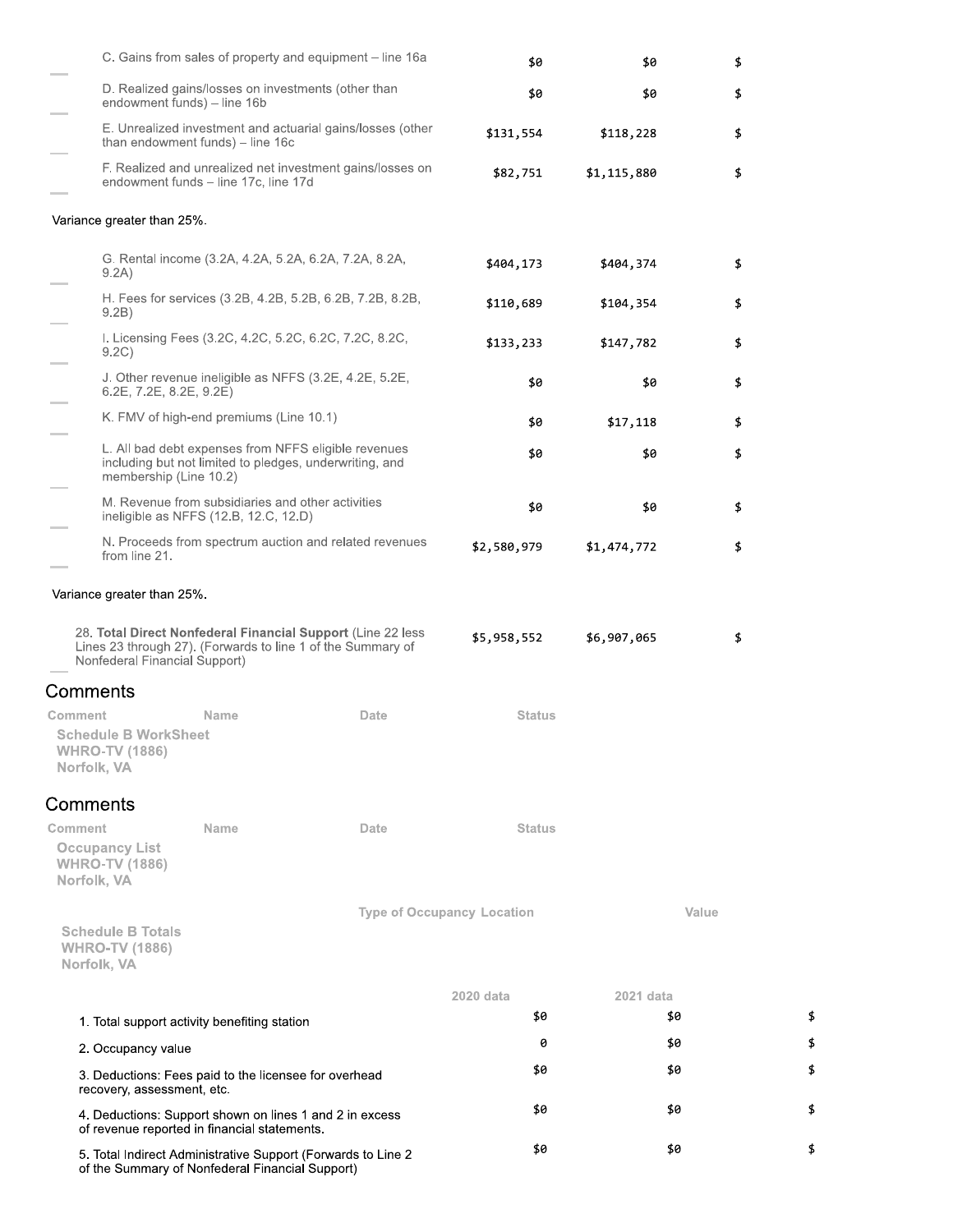|          |                                                           |                                                                                                                  |                                                               | 2020 data |               | 2021 data |                 |
|----------|-----------------------------------------------------------|------------------------------------------------------------------------------------------------------------------|---------------------------------------------------------------|-----------|---------------|-----------|-----------------|
|          |                                                           |                                                                                                                  | 6. Please enter an institutional type code for your licensee. |           | 0T            |           |                 |
| Comments |                                                           |                                                                                                                  |                                                               |           |               |           |                 |
| Comment  | <b>Schedule C</b><br><b>WHRO-TV (1886)</b><br>Norfolk, VA | Name                                                                                                             | Date                                                          |           | <b>Status</b> |           |                 |
|          |                                                           |                                                                                                                  |                                                               | 2020 data | Donor<br>Code | 2021 data | <b>Revision</b> |
|          |                                                           | 1. PROFESSIONAL SERVICES (must be eligible as NFFS)                                                              |                                                               | \$0       |               | \$0       | \$              |
|          | A. Legal                                                  |                                                                                                                  |                                                               | \$0       |               | \$0       | \$              |
|          | B. Accounting and/or auditing                             |                                                                                                                  |                                                               | \$0       |               | \$0       | \$              |
|          | C. Engineering                                            |                                                                                                                  |                                                               | \$0       |               | \$0       | \$              |
|          | in Guidelines before completing)                          |                                                                                                                  | D. Other professionals (see specific line item instructions   | \$0       |               | \$0       | \$              |
| NFFS)    |                                                           |                                                                                                                  | 2. GENERAL OPERATIONAL SERVICES (must be eligible as          | \$0       |               | \$0       | \$              |
|          | facilities)                                               |                                                                                                                  | A. Annual rental value of space (studios, offices, or tower   | \$0       |               | \$0       | \$              |
|          | transmission tower                                        |                                                                                                                  | B. Annual value of land used for locating a station-owned     | \$0       |               | \$0       | \$              |
|          | C. Station operating expenses                             |                                                                                                                  |                                                               | \$0       |               | \$0       | \$              |
|          | before completing)                                        |                                                                                                                  | D. Other (see specific line item instructions in Guidelines   | \$0       |               | \$0       | \$              |
|          |                                                           | 3. OTHER SERVICES (must be eligible as NFFS)                                                                     |                                                               | \$0       |               | \$0       | \$              |
|          | A. ITV or educational radio                               |                                                                                                                  |                                                               | \$0       |               | \$0       | \$              |
|          | eTech Ohio)                                               |                                                                                                                  | B. State public broadcasting agencies (APBC, FL-DOE,          | \$0       |               | \$0       | \$              |
|          | C. Local advertising                                      |                                                                                                                  |                                                               | \$0       |               | \$0       | \$              |
|          | D. National advertising                                   |                                                                                                                  |                                                               | \$0       |               | \$0       | \$              |
|          |                                                           | 4. Total in-kind contributions - services and other assets<br>3a. of the Summary of Nonfederal Financial Support | eligible as NFFS (sum of lines 1 through 3), forwards to Line | \$0       |               | \$0       | \$              |
|          |                                                           | 5. IN-KIND CONTRIBUTIONS INELIGIBLE AS NFFS                                                                      |                                                               | \$0       |               | \$0       | \$              |
|          |                                                           | A. Compact discs, records, tapes and cassettes                                                                   |                                                               | \$0       |               | \$0       | \$              |
|          | <b>B.</b> Exchange transactions                           |                                                                                                                  |                                                               | \$0       |               | \$0       | \$              |
|          |                                                           | C. Federal or public broadcasting sources                                                                        |                                                               | \$0       |               | \$0       | \$              |
|          | D. Fundraising related activities                         |                                                                                                                  |                                                               | \$0       |               | \$0       | \$              |
|          | approved activities                                       |                                                                                                                  | E. ITV or educational radio outside the allowable scope of    | \$0       |               | \$0       | \$              |
|          | F. Local productions                                      |                                                                                                                  |                                                               | \$0       |               | \$0       | \$              |
|          | G. Program supplements                                    |                                                                                                                  |                                                               | \$0       |               | \$0       | \$              |
|          |                                                           | H. Programs that are nationally distributed                                                                      |                                                               | \$0       |               | \$0       | \$              |
|          | I. Promotional items                                      |                                                                                                                  |                                                               | \$0       |               | \$0       | \$              |
|          |                                                           |                                                                                                                  | J. Regional organization allocations of program services      | \$0       |               | \$0       | \$              |
|          |                                                           |                                                                                                                  | K. State PB agency allocations other than those allowed       | \$0       |               | \$0       | \$              |

on line 3(b)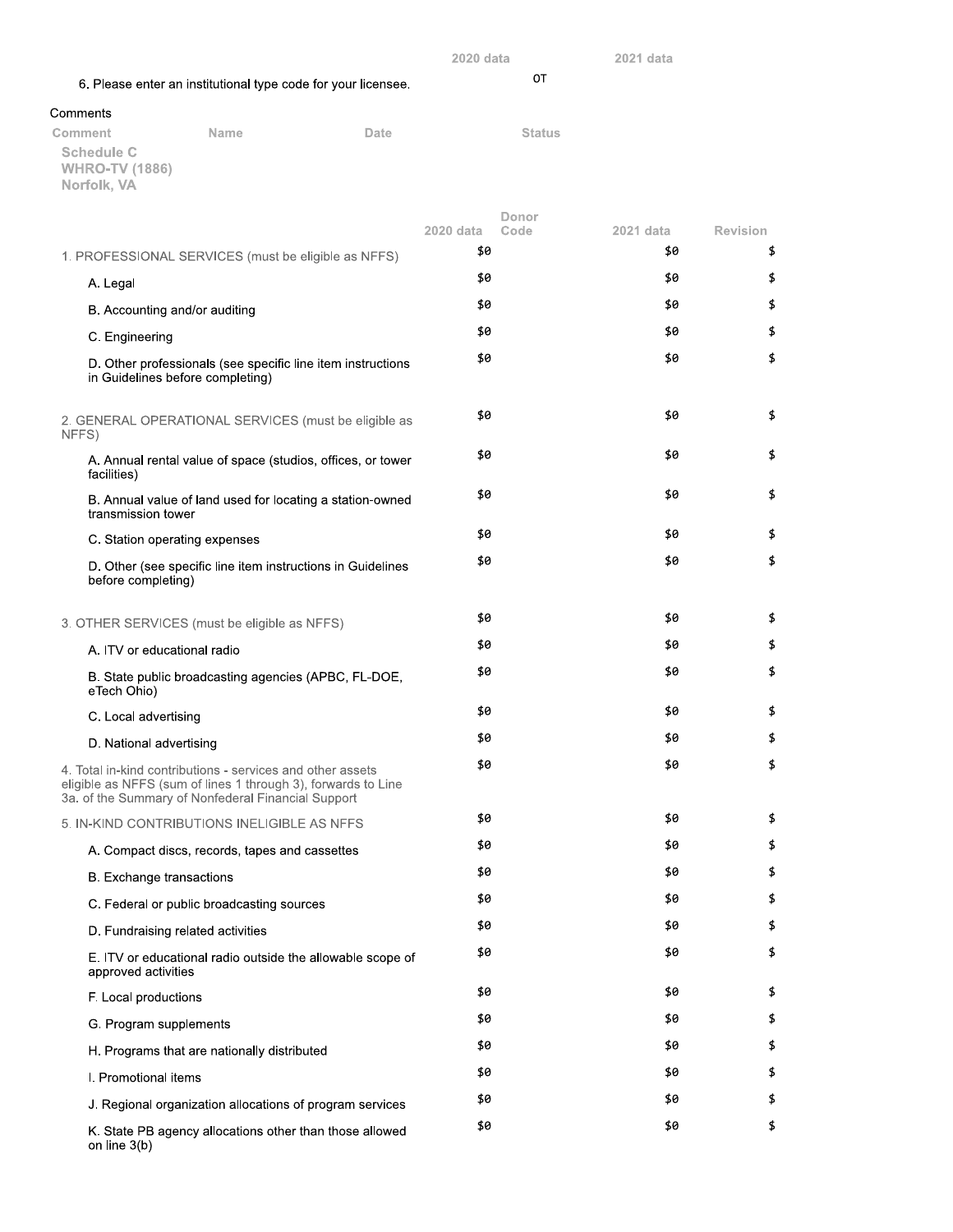|                                                                                                                                                                                                  | 2020 data<br>\$0 | Donor<br>Code | 2021 data<br>\$0 | Revision<br>\$ |
|--------------------------------------------------------------------------------------------------------------------------------------------------------------------------------------------------|------------------|---------------|------------------|----------------|
| L. Services that would not need to be purchased if not<br>donated<br>M. Other                                                                                                                    | \$0              |               | \$0              | \$             |
| 6. Total in-kind contributions - services and other assets (line 4)<br>plus line 5), forwards to Schedule F, line 1c. Must agree with<br>in-kind contributions recognized as revenue in the AFS. | \$0              |               | \$0              |                |

## Comments

| Comment               | <b>Name</b> | Date | <b>Status</b> |
|-----------------------|-------------|------|---------------|
| Schedule D            |             |      |               |
| <b>WHRO-TV (1886)</b> |             |      |               |
| Norfolk, VA           |             |      |               |

|                                                                      |                                                                                                                                                                                              | 2020 data | Donor<br>Code | 2021 data | <b>Revision</b> |    |
|----------------------------------------------------------------------|----------------------------------------------------------------------------------------------------------------------------------------------------------------------------------------------|-----------|---------------|-----------|-----------------|----|
| 1. Land (must be eligible as NFFS)                                   |                                                                                                                                                                                              | \$0       |               | \$0       |                 | \$ |
| 2. Building (must be eligible as NFFS)                               |                                                                                                                                                                                              | \$0       |               | \$0       |                 | \$ |
| 3. Equipment (must be eligible as NFFS)                              |                                                                                                                                                                                              | \$0       |               | \$0       |                 | \$ |
|                                                                      |                                                                                                                                                                                              | \$0       |               | \$0       |                 | \$ |
| 4. Vehicle(s) (must be eligible as NFFS)                             |                                                                                                                                                                                              | \$0       |               | \$0       |                 | \$ |
|                                                                      | 5. Other (specify) (must be eligible as NFFS)                                                                                                                                                |           |               |           |                 |    |
|                                                                      | 6. Total in-kind contributions - property and equipment eligible<br>as NFFS (sum of lines 1 through 5), forwards to Line 3b, of<br>the Summary of Nonfederal Financial Support               | \$0       |               | \$0       |                 | \$ |
| 7. IN-KIND CONTRIBUTIONS INELIGIBLE AS NFFS                          |                                                                                                                                                                                              | \$0       |               | \$0       |                 | \$ |
| a) Exchange transactions                                             |                                                                                                                                                                                              | \$0       |               | \$0       |                 | \$ |
| b) Federal or public broadcasting sources                            |                                                                                                                                                                                              | \$0       |               | \$0       |                 | \$ |
|                                                                      | c) TV only—property and equipment that includes new<br>facilities (land and structures), expansion of existing<br>facilities and acquisition of new equipment                                | \$0       |               | \$0       |                 | \$ |
| d) Other (specify)                                                   |                                                                                                                                                                                              | \$0       |               | \$0       |                 | \$ |
|                                                                      | 8. Total in-kind contributions - property and equipment (line 6<br>plus line 7), forwards to Schedule F, line 1d. Must agree with<br>in-kind contributions recognized as revenue in the AFS. | \$0       |               | \$0       |                 | \$ |
| Comments                                                             |                                                                                                                                                                                              |           |               |           |                 |    |
| Comment<br><b>Schedule E</b><br><b>WHRO-TV (1886)</b><br>Norfolk, VA | Name<br>Date                                                                                                                                                                                 |           | <b>Status</b> |           |                 |    |
| <b>EXPENSES</b><br>(Operating and non-operating)                     |                                                                                                                                                                                              |           |               |           |                 |    |
| <b>PROGRAM SERVICES</b>                                              |                                                                                                                                                                                              |           | 2020 data     | 2021 data | <b>Revision</b> |    |
| 1 Dragramming and production                                         |                                                                                                                                                                                              |           |               |           |                 |    |

| 1. Programming and production   | \$3,250,120 | \$3,273,965 | \$ |
|---------------------------------|-------------|-------------|----|
| A. TV CSG                       | \$1,011,759 | \$1,092,025 | \$ |
| B. TV Interconnection           | \$19,665    | \$0         | \$ |
| C. Other CPB Funds              | \$231,842   | \$553,978   | \$ |
| D. All non-CPB Funds            | \$1,986,854 | \$1,627,962 | \$ |
| 2. Broadcasting and engineering | \$1,385,958 | \$996,673   | \$ |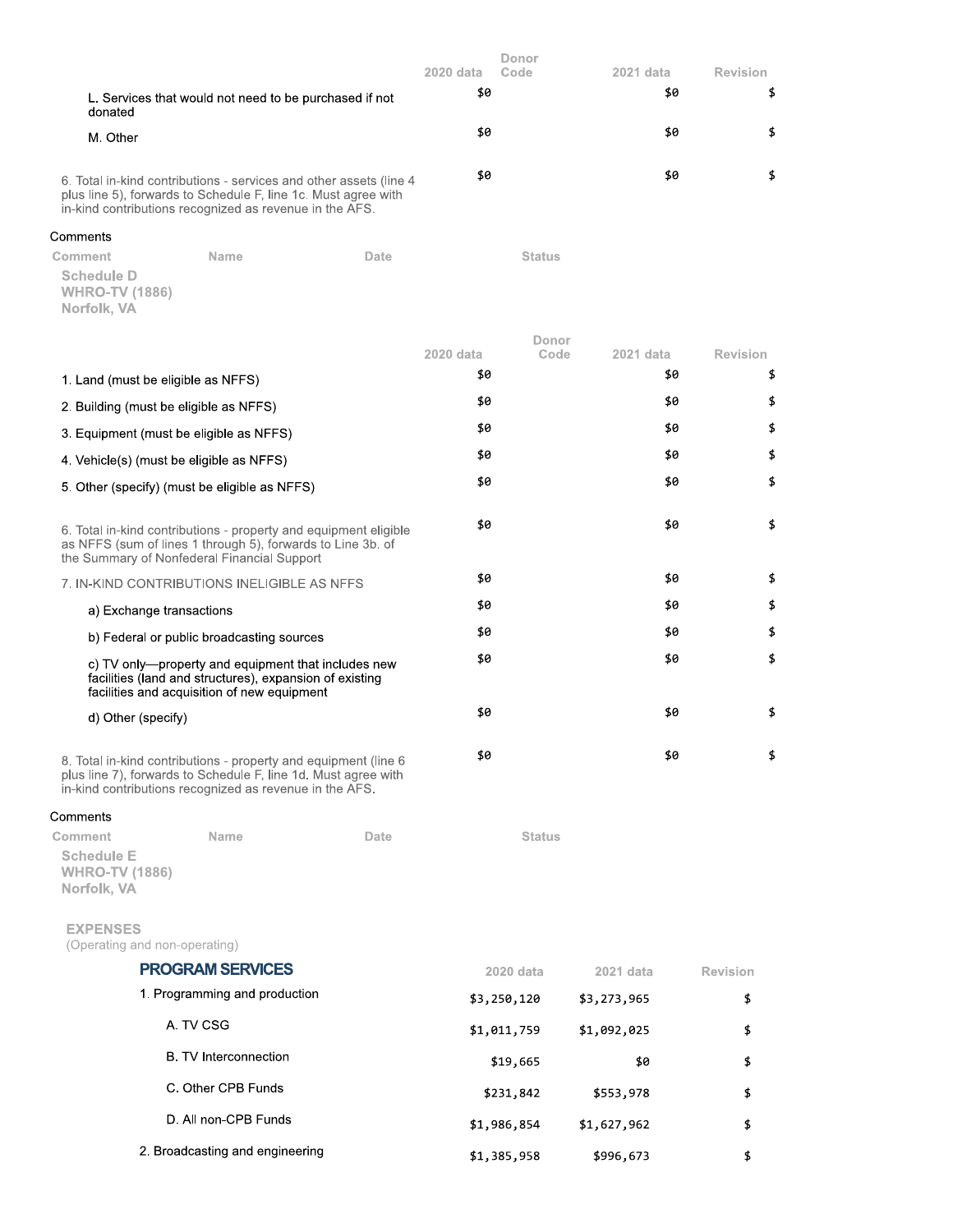| <b>PROGRAM SERVICES</b>                                                                              | 2020 data   | 2021 data   | <b>Revision</b> |
|------------------------------------------------------------------------------------------------------|-------------|-------------|-----------------|
| A. TV CSG                                                                                            | \$0         | \$0         | \$              |
| B. TV Interconnection                                                                                | \$0         | \$20,656    | \$              |
| C. Other CPB Funds                                                                                   | \$0         | \$0         | \$              |
| D. All non-CPB Funds                                                                                 | \$1,385,958 | \$976,017   | \$              |
| 3. Program information and promotion                                                                 | \$1,022,157 | \$2,409,070 | \$              |
| A. TV CSG                                                                                            | \$0         | \$0         | \$              |
| B. TV Interconnection                                                                                | \$0         | \$0         | \$              |
| C. Other CPB Funds                                                                                   | \$0         | \$0         | \$              |
| D. All non-CPB Funds                                                                                 | \$1,022,157 | \$2,409,070 | \$              |
| <b>SUPPORT SERVICES</b>                                                                              | 2020 data   | 2021 data   | Revision        |
| 4. Management and general                                                                            | \$961,111   | \$733,182   | \$              |
| A. TV CSG                                                                                            | \$0         | \$0         | \$              |
| B. TV Interconnection                                                                                | \$0         | \$0         | \$              |
| C. Other CPB Funds                                                                                   | \$0         | \$0         | \$              |
| D. All non-CPB Funds                                                                                 | \$961,111   | \$733,182   | \$              |
| 5. Fund raising and membership development                                                           | \$785,036   | \$912,038   | \$              |
| A. TV CSG                                                                                            | \$0         | \$0         | \$              |
| B. TV Interconnection                                                                                | \$0         | \$0         | \$              |
| C. Other CPB Funds                                                                                   | \$0         | \$0         | \$              |
| D. All non-CPB Funds                                                                                 | \$785,036   | \$912,038   | \$              |
| 6. Underwriting and grant solicitation                                                               | \$93,397    | \$92,919    | \$              |
| A. TV CSG                                                                                            | \$0         | \$0         | \$              |
| <b>B.</b> TV Interconnection                                                                         | \$0         | \$0         | \$              |
| C. Other CPB Funds                                                                                   | \$0         | \$0         | \$              |
| D. All non-CPB Funds                                                                                 | \$93,397    | \$92,919    | \$              |
| 7. Depreciation and amortization (if not allocated to<br>functional categories in lines 1 through 6) | \$438,091   | \$464,808   | \$              |
| A. TV CSG                                                                                            | \$0         | \$0         | \$              |
| <b>B.</b> TV Interconnection                                                                         | \$0         | \$0         | \$              |
| C. Other CPB Funds                                                                                   | \$0         | \$0         | \$              |
| D. All non-CPB Funds                                                                                 | \$438,091   | \$464,808   | \$              |
| 8. Total Expenses (sum of lines 1 to 7) must<br>agree with audited financial statements              | \$7,935,870 | \$8,882,655 | \$              |
| A. Total TV CSG (sum of Lines 1.A, 2.A, 3.A,<br>4.A, 5.A, 6.A, 7.A)                                  | \$1,011,759 | \$1,092,025 | \$              |
| B. Total TV Interconnection (sum of Lines 1.B,<br>2.B, 3.B, 4.B, 5.B, 6.B, 7.B)                      | \$19,665    | \$20,656    | \$              |
| C. Total Other CPB Funds (sum of Lines 1.C,<br>2.C, 3.C, 4.C, 5.C, 6.C, 7.C)                         | \$231,842   | \$553,978   | \$              |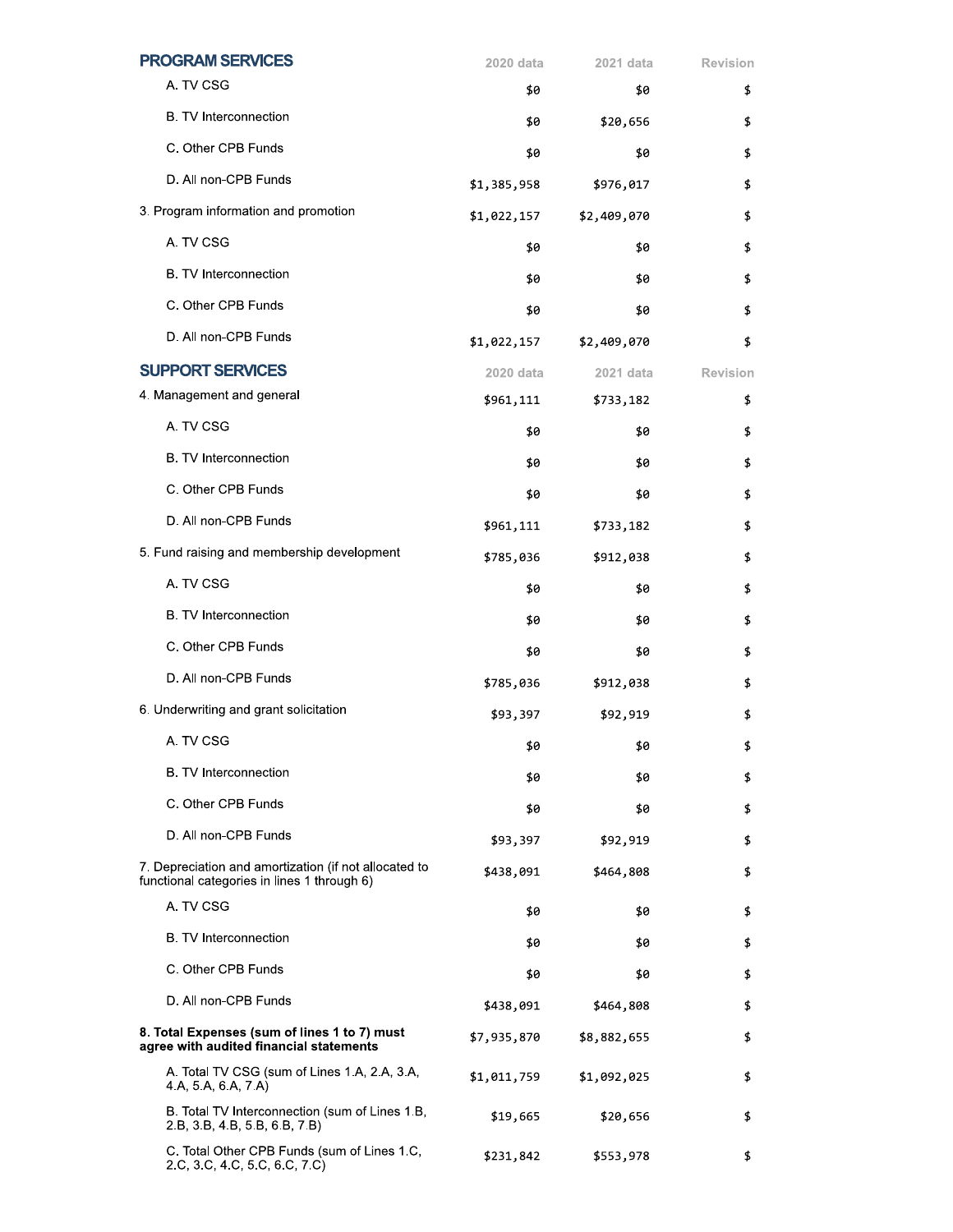|                                                                      | <b>PROGRAM SERVICES</b>                                                            | 2020 data     | 2021 data    | Revision        |
|----------------------------------------------------------------------|------------------------------------------------------------------------------------|---------------|--------------|-----------------|
|                                                                      | D. Total All non-CPB Funds (sum of Lines 1.D,<br>2.D, 3.D, 4.D, 5.D, 6.D, 7.D)     | \$6,672,604   | \$7,215,996  | \$              |
|                                                                      | <b>INVESTMENT IN CAPITAL ASSETS</b><br>Cost of capital assets purchased or donated |               |              |                 |
|                                                                      |                                                                                    | 2020 data     | 2021 data    | Revision        |
|                                                                      | 9. Total capital assets purchased or donated                                       | \$1,798,366   | \$0          | \$              |
|                                                                      | 9a. Land and buildings                                                             | \$25,173      | \$0          | \$              |
|                                                                      | 9b. Equipment                                                                      | \$228,087     | \$0          | \$              |
|                                                                      | 9c. All other                                                                      | \$1,545,106   | \$0          | \$              |
|                                                                      | 10. Total expenses and investment in<br>capital assets (Sum of lines 8 and 9)      | \$9,734,236   | \$8,882,655  | \$              |
|                                                                      | <b>Additional Information</b>                                                      |               |              |                 |
|                                                                      | (Lines 11 + 12 must equal line 8 and Lines 13 + 14 must equal line 9)              | 2020 data     | 2021 data    | <b>Revision</b> |
|                                                                      | 11. Total expenses (direct only)                                                   | \$7,935,870   | \$8,882,655  | \$              |
|                                                                      | 12. Total expenses (indirect and in-kind)                                          | \$0           | \$0          | \$              |
|                                                                      | 13. Investment in capital assets (direct only)                                     |               | \$0          | \$              |
|                                                                      | 14. Investment in capital assets (indirect and in-<br>kind)                        | \$0           | \$0          | \$              |
| Comments                                                             |                                                                                    |               |              |                 |
| Comment<br><b>Schedule F</b><br><b>WHRO-TV (1886)</b><br>Norfolk, VA | Name<br>Date                                                                       | <b>Status</b> |              |                 |
| 1. Data from AFR                                                     |                                                                                    |               | 2021 data    | <b>Revision</b> |
|                                                                      | a. Schedule A, Line 22                                                             |               |              |                 |
|                                                                      |                                                                                    |               | \$25,138,851 | \$0             |
|                                                                      | b. Schedule B, Line 5                                                              |               | \$0          | \$0             |
|                                                                      | c. Schedule C, Line 6                                                              |               | \$0          | \$0             |
|                                                                      | d. Schedule D, Line 8                                                              |               | \$0          | \$0             |
| e. Total from AFR                                                    |                                                                                    |               | \$25,138,851 | \$25,138,851    |
|                                                                      |                                                                                    |               |              |                 |

## **Choose Reporting Model**

You must choose one of the three reporting models in order to complete Schedule F. After making your selection, click the "Choose" button below, which will display your reporting model. When changing to a different reporting model all data entered in the current reporting model will be lost.